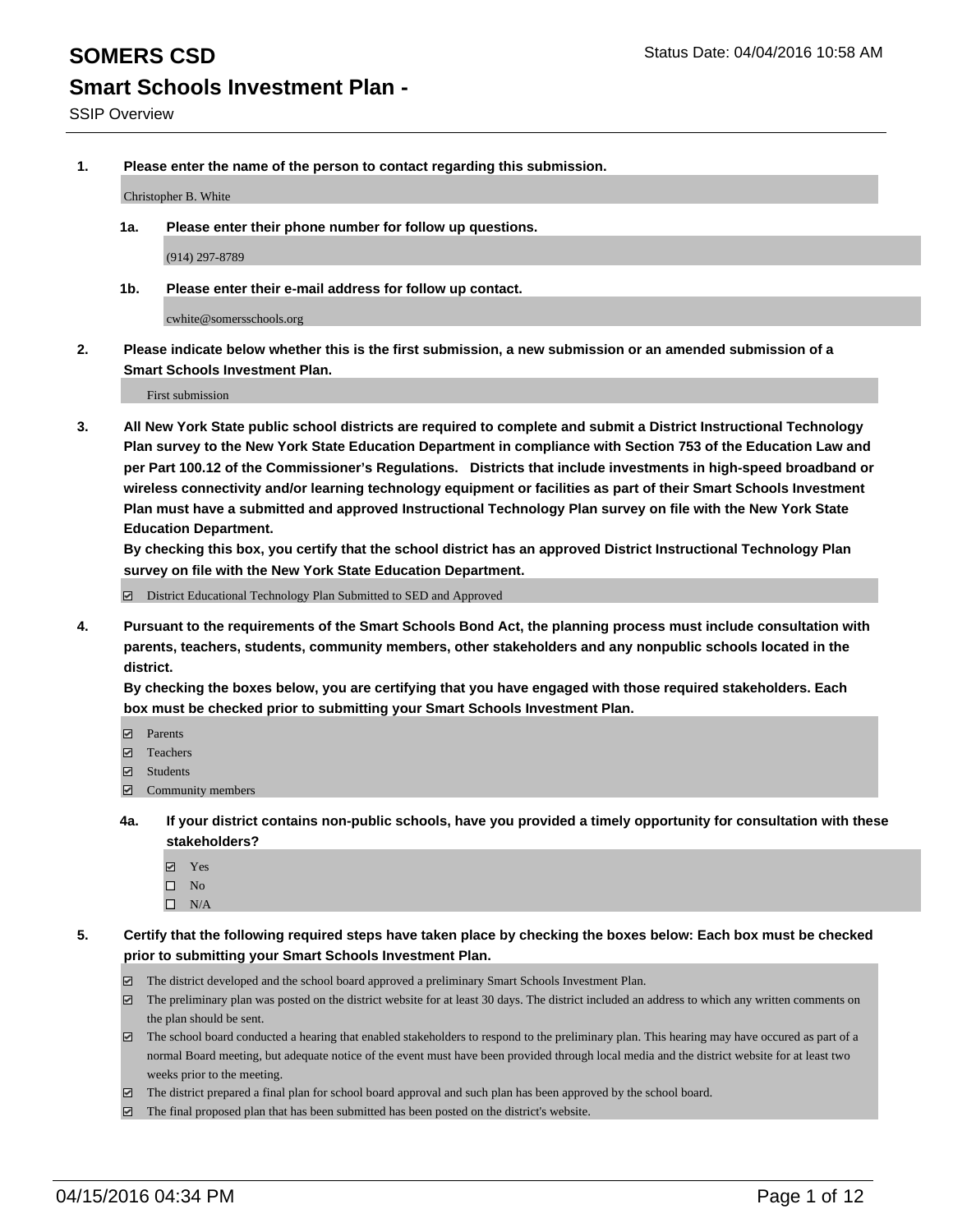## **SOMERS CSD** Status Date: 04/04/2016 10:58 AM **Smart Schools Investment Plan -**

SSIP Overview

**5a. Please upload the proposed Smart Schools Investment Plan (SSIP) that was posted on the district's website. Note that this should be different than your recently submitted Educational Technology Survey. The Final SSIP, as approved by the School Board, should also be posted on the website and remain there during the course of the projects contained therein.**

SCSD Smart Schools Investment Plan.pdf

**6. Please enter an estimate of the total number of students and staff that will benefit from this Smart Schools Investment Plan based on the cumulative projects submitted to date.**

3,661

**7. An LEA/School District may partner with one or more other LEA/School Districts to form a consortium to pool Smart Schools Bond Act funds for a project that meets all other Smart School Bond Act requirements. Each school district participating in the consortium will need to file an approved Smart Schools Investment Plan for the project and submit a signed Memorandum of Understanding that sets forth the details of the consortium including the roles of each respective district.**

 $\Box$  The district plans to participate in a consortium to partner with other school district(s) to implement a Smart Schools project.

**8. Please enter the name and 6-digit SED Code for each LEA/School District participating in the Consortium.**

| Partner LEA/District | <b>ISED BEDS Code</b> |
|----------------------|-----------------------|
| (No Response)        | (No Response)         |

**9. Please upload a signed Memorandum of Understanding with all of the participating Consortium partners.**

(No Response)

**10. Your district's Smart Schools Bond Act Allocation is:**

\$713,823

**11. Enter the budget sub-allocations by category that you are submitting for approval at this time. If you are not budgeting SSBA funds for a category, please enter 0 (zero.) If the value entered is \$0, you will not be required to complete that survey question.**

|                                       | Sub-<br>Allocations |
|---------------------------------------|---------------------|
| <b>School Connectivity</b>            | 712,751             |
| Connectivity Projects for Communities | 0                   |
| Classroom Technology                  | 0                   |
| Pre-Kindergarten Classrooms           | 0                   |
| Replace Transportable Classrooms      | $\Omega$            |
| <b>High-Tech Security Features</b>    | 0                   |
| Totals:                               | 712,751.00          |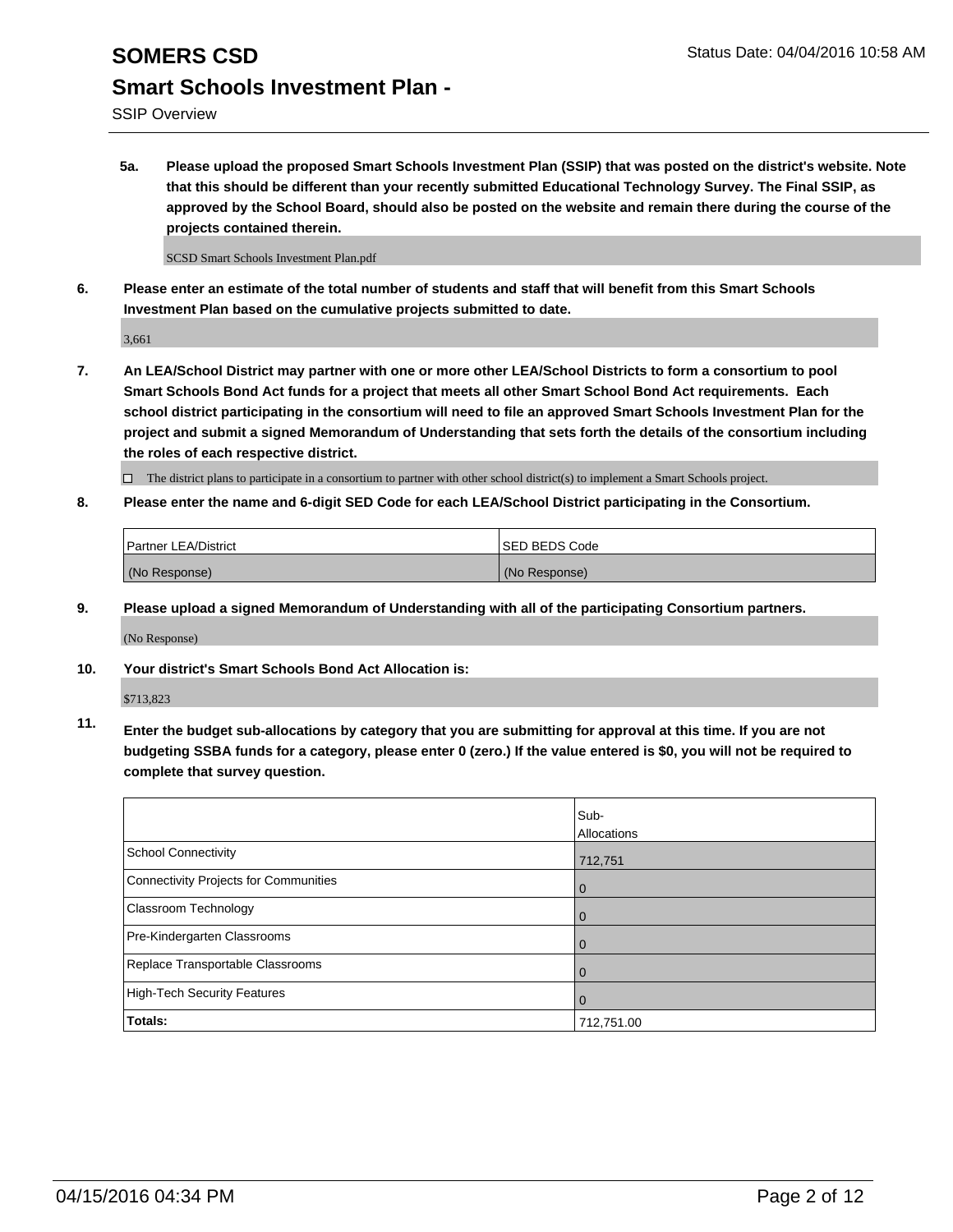- **1. In order for students and faculty to receive the maximum benefit from the technology made available under the Smart Schools Bond Act, their school buildings must possess sufficient connectivity infrastructure to ensure that devices can be used during the school day. Smart Schools Investment Plans must demonstrate that:**
	- **sufficient infrastructure that meets the Federal Communications Commission's 100 Mbps per 1,000 students standard currently exists in the buildings where new devices will be deployed, or**
	- **is a planned use of a portion of Smart Schools Bond Act funds, or**
	- **is under development through another funding source.**

**Smart Schools Bond Act funds used for technology infrastructure or classroom technology investments must increase the number of school buildings that meet or exceed the minimum speed standard of 100 Mbps per 1,000 students and staff within 12 months. This standard may be met on either a contracted 24/7 firm service or a "burstable" capability. If the standard is met under the burstable criteria, it must be:**

**1. Specifically codified in a service contract with a provider, and**

**2. Guaranteed to be available to all students and devices as needed, particularly during periods of high demand, such as computer-based testing (CBT) periods.**

**Please describe how your district already meets or is planning to meet this standard within 12 months of plan submission.**

We currently do not meet the requirements of 100Mbs per 1,000 students. Our current bandwidth is 260Mbs, which is 81Mbs per 1,000 students. We will be increasing our bandwidth through BOCES TLS to match the requirement to achieve this standard by the 2016-2017 school year. We don't plan on using SSBA funds to directly increase internet bandwidth. Our general fund will accommodate this increase in bandwidth. Our expectation is to have the bandwidth requirement in place by 2016-2017.

- **1a. If a district believes that it will be impossible to meet this standard within 12 months, it may apply for a waiver of this requirement, as described on the Smart Schools website. The waiver must be filed and approved by SED prior to submitting this survey.**
	- By checking this box, you are certifying that the school district has an approved waiver of this requirement on file with the New York State Education Department.

### **2. Connectivity Speed Calculator (Required)**

|                         | Number of<br><b>Students</b> | Multiply by<br>100 Kbps | Divide by 1000<br>to Convert to<br>Required<br>Speed in Mb | <b>Current Speed</b><br>in Mb | Expected<br>Speed to be<br> Attained Within   Required<br>12 Months | <b>Expected Date</b><br><b>When</b><br>Speed<br>Will be<br>∣Met |
|-------------------------|------------------------------|-------------------------|------------------------------------------------------------|-------------------------------|---------------------------------------------------------------------|-----------------------------------------------------------------|
| <b>Calculated Speed</b> | (No<br>Response)             | (No Response)           | (No<br>Response)                                           | (No<br>Response)              | (No<br>Response)                                                    | (No<br>Response)                                                |

### **3. Briefly describe how you intend to use Smart Schools Bond Act funds for high-speed broadband and/or wireless connectivity projects in school buildings.**

Update an aging architecture to support high-speed traffic requirements for online productivity and assessment operations. Our SSBA fund allocation will support the upgrade of our internal network backbone to accommodate fast connections and power over ethernet (POE) required for modern telecommunications equipment. The allocation will permit us to replace all 47 networking switches in all buildings. Additionally, the funds will be used to solidify existing wireless infrastructure by replacing aging wireless infrastructure and bringing online 244 new access points; including the installation of additional 115-125 network drops to bring adequate highspeed wireless saturation to each learning space.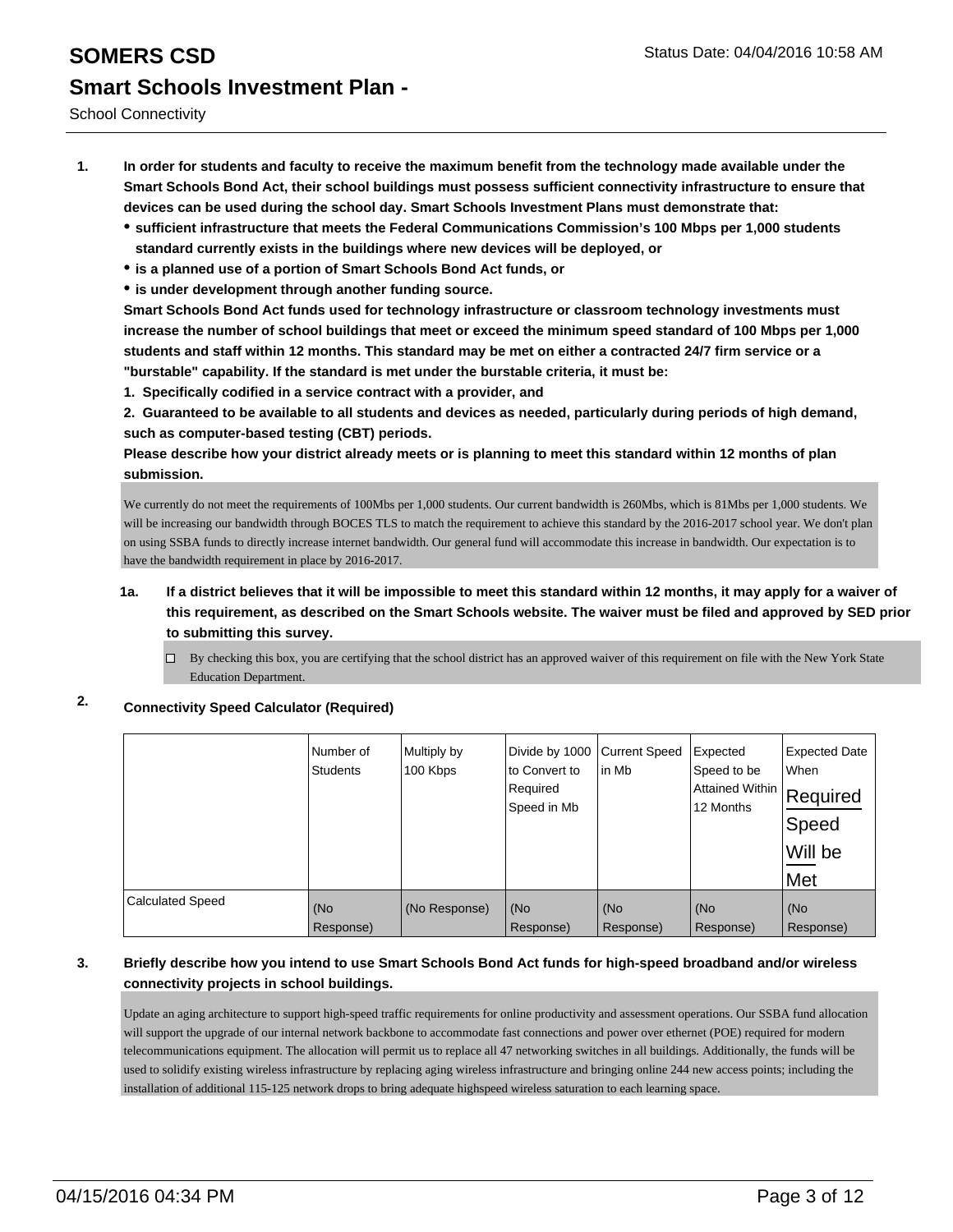## **SOMERS CSD** Status Date: 04/04/2016 10:58 AM **Smart Schools Investment Plan -**

School Connectivity

**4. Briefly describe the linkage between the district's District Instructional Technology Plan and the proposed projects. (There should be a link between your response to this question and your response to Question 1 in Part E. Curriculum and Instruction "What are the district's plans to use digital connectivity and technology to improve teaching and learning?)**

Our Instructional Technology Success Plan highlights the importance of providing students with real-time access to high-quality learning resources which drive personalized learning opportunities. Without reliable student and teacher access to a ubiquitous network infrastructure, technology based resources will be more of a distriction than an enhancement in our learning spaces. As a district, as stated in our Instructional Technology Success Plan, we believe in providing technology infused learning opportunities to embed the following proven researched based instructional strategies:

- 1. Identifying similarities and differences
- 2. Summarizing and note taking
- 3. Reinforcing effort / providing recognition
- 4. Homework and practice
- 5. Non-linguistic representations
- 6. Cooperative learning
- 7. Setting goals and providing feedback
- 8. Generating and testing hypothesis
- 9. Activating prior knowledge

The robust network infrastructure provided for by this project easily supports the achievement of these goals for all of our learners.

**5. If the district wishes to have students and staff access the Internet from wireless devices within the school building, or in close proximity to it, it must first ensure that it has a robust Wi-Fi network in place that has sufficient bandwidth to meet user demand.**

### **Please describe how you have quantified this demand and how you plan to meet this demand.**

Our SSBA funding allotment will be used to purchase wireless access points for each learning space. The intended target is to provide a wireless access point (WAP) per classroom District wide. The placement of the wireless hardware will correlate with existing wireless "heat-maps" the district has been maintaining.

**6. As indicated on Page 5 of the guidance, the Office of Facilities Planning will have to conduct a preliminary review of all capital projects, including connectivity projects.**

| Project Number        |  |
|-----------------------|--|
| 66-21-01-06-7-999-002 |  |
| (No Response)         |  |

**7. Certain high-tech security and connectivity infrastructure projects may be eligible for an expedited review process as determined by the Office of Facilities Planning.**

**Was your project deemed eligible for streamlined review?**

Yes

**7a. Districts that choose the Streamlined Review Process will be required to certify that they have reviewed all installations with their licensed architect or engineer of record and provide that person's name and license number.**

**The licensed professional must review the products and proposed method of installation prior to implementation and review the work during and after completion in order to affirm that the work was code-compliant, if requested.**

I certify that I have reviewed all installations with a licensed architect or engineer of record.

**8. Include the name and license number of the architect or engineer of record.**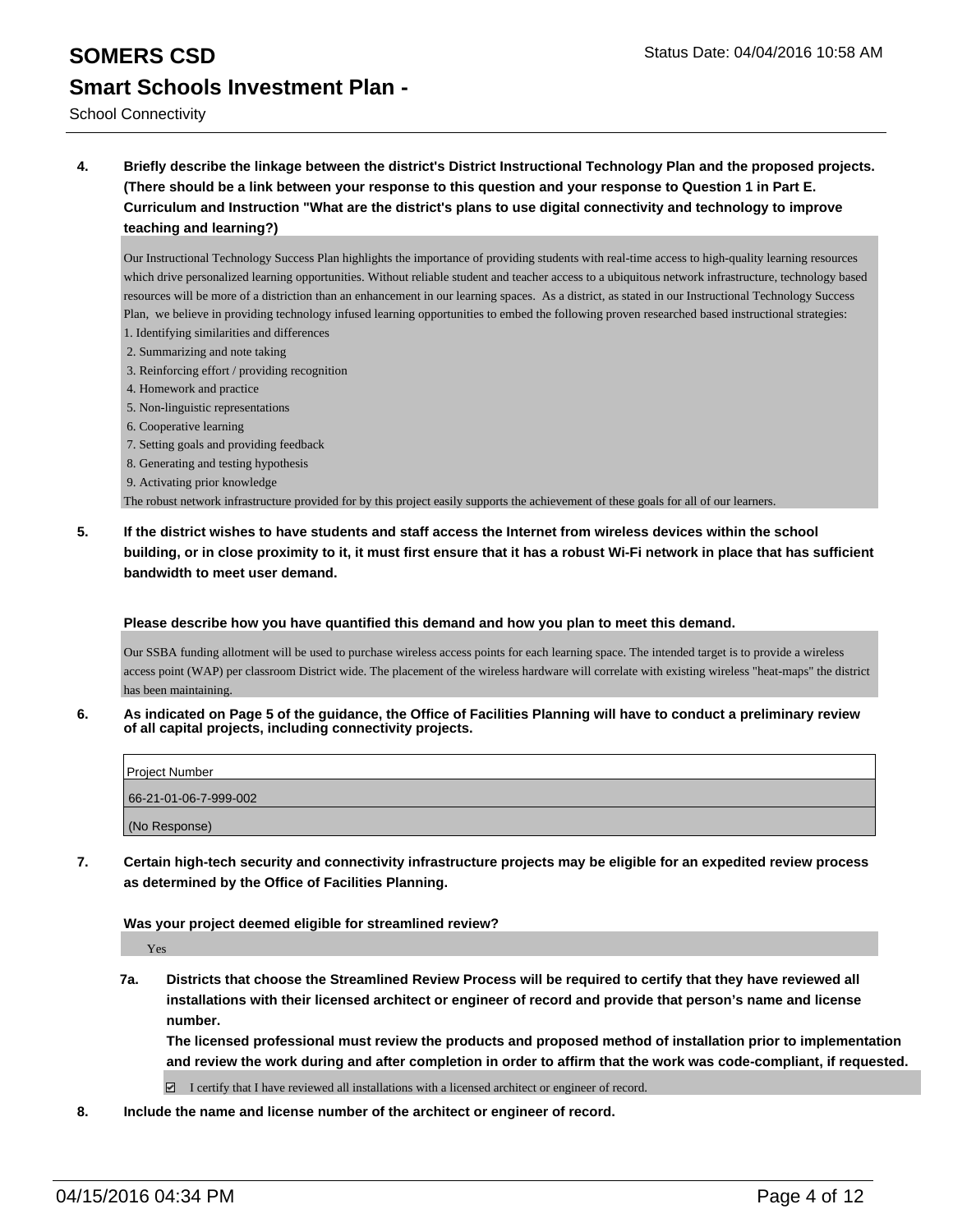School Connectivity

| Name                | License Number |
|---------------------|----------------|
| Sammel Architecture | 23158          |

**9. If you are submitting an allocation for School Connectivity complete this table.**

**Note that the calculated Total at the bottom of the table must equal the Total allocation for this category that you entered in the SSIP Overview overall budget.** 

|                                            | Sub-       |
|--------------------------------------------|------------|
|                                            | Allocation |
| Network/Access Costs                       | 612,476    |
| <b>Outside Plant Costs</b>                 | 0          |
| School Internal Connections and Components | 47,775     |
| Professional Services                      | 52,500     |
| Testing                                    | 0          |
| <b>Other Upfront Costs</b>                 | 0          |
| <b>Other Costs</b>                         | 0          |
| Totals:                                    | 712,751.00 |

| Select the allowable expenditure | litem to be purchased | Quantity      | Cost per Item | Total Cost    |
|----------------------------------|-----------------------|---------------|---------------|---------------|
| type.                            |                       |               |               |               |
| Repeat to add another item under |                       |               |               |               |
| each type.                       |                       |               |               |               |
| (No Response)                    | (No Response)         | (No Response) | (No Response) | (No Response) |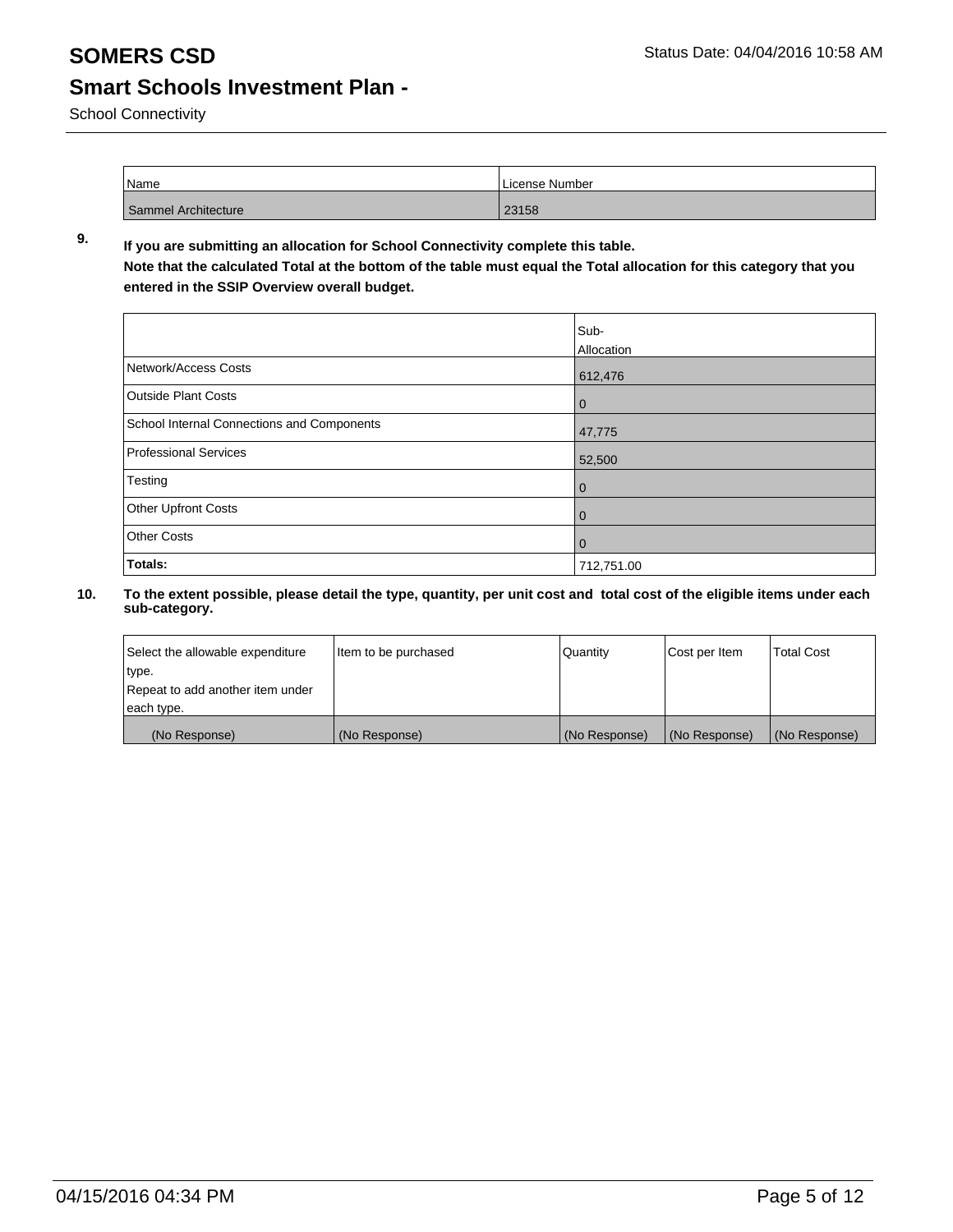Community Connectivity (Broadband and Wireless)

**1. Briefly describe how you intend to use Smart Schools Bond Act funds for high-speed broadband and/or wireless connectivity projects in the community.**

(No Response)

**2. Please describe how the proposed project(s) will promote student achievement and increase student and/or staff access to the Internet in a manner that enhances student learning and/or instruction outside of the school day and/or school building.**

(No Response)

**3. Community connectivity projects must comply with all the necessary local building codes and regulations (building and related permits are not required prior to plan submission).**

 $\Box$  I certify that we will comply with all the necessary local building codes and regulations.

**4. Please describe the physical location of the proposed investment.**

(No Response)

**5. Please provide the initial list of partners participating in the Community Connectivity Broadband Project, along with their Federal Tax Identification (Employer Identification) number.**

| <b>Project Partners</b> | Federal ID#   |
|-------------------------|---------------|
| (No Response)           | (No Response) |

**6. If you are submitting an allocation for Community Connectivity, complete this table.**

**Note that the calculated Total at the bottom of the table must equal the Total allocation for this category that you entered in the SSIP Overview overall budget.**

|                                    | Sub-Allocation |
|------------------------------------|----------------|
| Network/Access Costs               | (No Response)  |
| Outside Plant Costs                | (No Response)  |
| <b>Tower Costs</b>                 | (No Response)  |
| <b>Customer Premises Equipment</b> | (No Response)  |
| Professional Services              | (No Response)  |
| Testing                            | (No Response)  |
| <b>Other Upfront Costs</b>         | (No Response)  |
| Other Costs                        | (No Response)  |
| Totals:                            |                |

| Select the allowable expenditure | Item to be purchased | Quantity      | Cost per Item | <b>Total Cost</b> |
|----------------------------------|----------------------|---------------|---------------|-------------------|
| type.                            |                      |               |               |                   |
| Repeat to add another item under |                      |               |               |                   |
| each type.                       |                      |               |               |                   |
| (No Response)                    | (No Response)        | (No Response) | (No Response) | (No Response)     |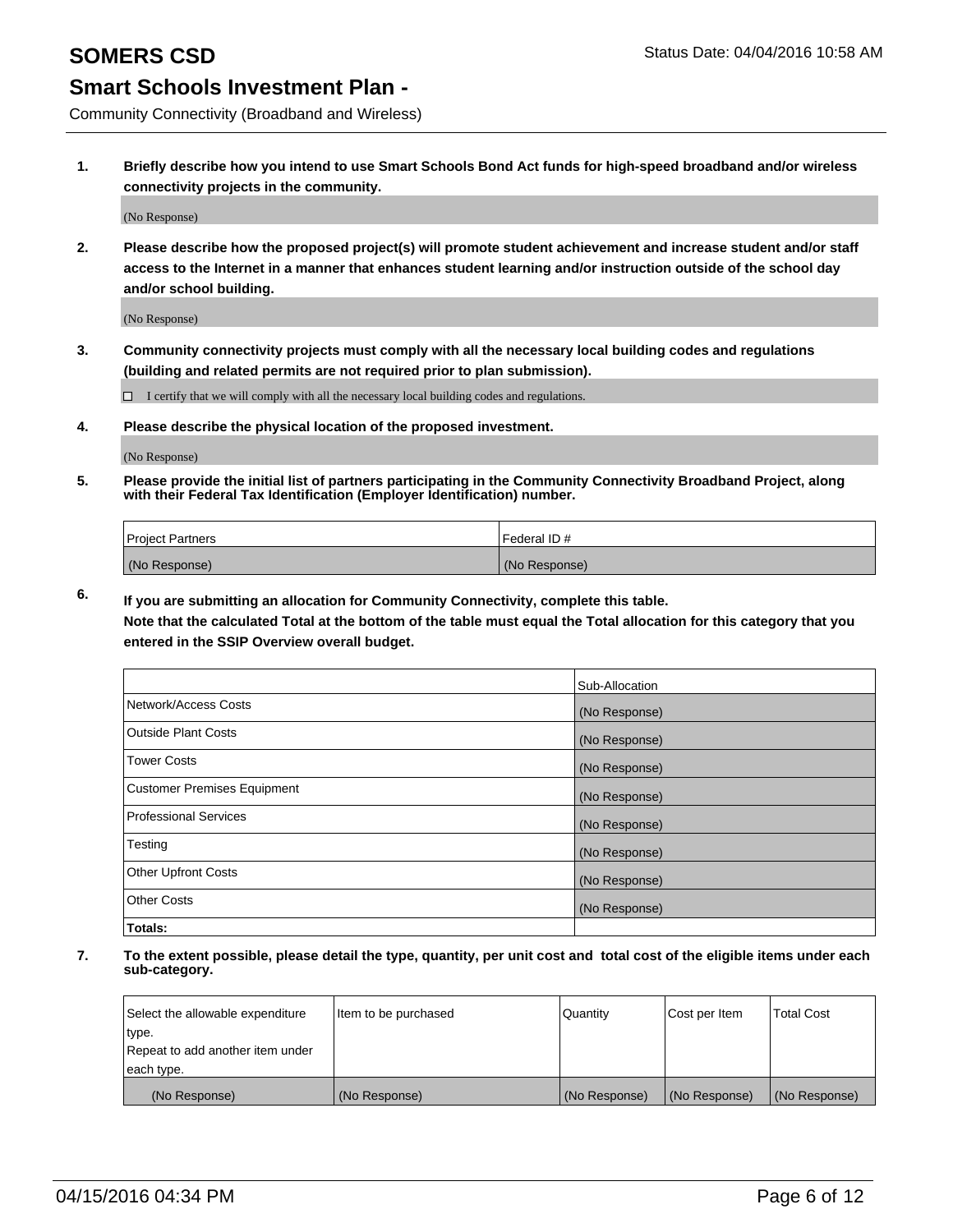### Classroom Learning Technology

**1. In order for students and faculty to receive the maximum benefit from the technology made available under the Smart Schools Bond Act, their school buildings must possess sufficient connectivity infrastructure to ensure that devices can be used during the school day. Smart Schools Investment Plans must demonstrate that sufficient infrastructure that meets the Federal Communications Commission's 100 Mbps per 1,000 students standard currently exists in the buildings where new devices will be deployed, or is a planned use of a portion of Smart Schools Bond Act funds, or is under development through another funding source.**

**Smart Schools Bond Act funds used for technology infrastructure or classroom technology investments must increase the number of school buildings that meet or exceed the minimum speed standard of 100 Mbps per 1,000 students and staff within 12 months. This standard may be met on either a contracted 24/7 firm service or a "burstable" capability. If the standard is met under the burstable criteria, it must be:**

**1. Specifically codified in a service contract with a provider, and**

**2. Guaranteed to be available to all students and devices as needed, particularly during periods of high demand, such as computer-based testing (CBT) periods.**

**Please describe how your district already meets or is planning to meet this standard within 12 months of plan submission.**

(No Response)

**1a. If a district believes that it will be impossible to meet this standard within 12 months, it may apply for a waiver of this requirement, as described on the Smart Schools website. The waiver must be filed and approved by SED prior to submitting this survey.**

 $\Box$  By checking this box, you are certifying that the school district has an approved waiver of this requirement on file with the New York State Education Department.

### **2. Connectivity Speed Calculator (Required)**

|                         | Number of<br><b>Students</b> | Multiply by<br>100 Kbps | Divide by 1000<br>to Convert to<br>Required<br>Speed in Mb | <b>Current Speed</b><br>lin Mb | Expected<br>Speed to be<br> Attained Within   Required<br>12 Months | <b>Expected Date</b><br>When<br>Speed<br>Will be<br>Met |
|-------------------------|------------------------------|-------------------------|------------------------------------------------------------|--------------------------------|---------------------------------------------------------------------|---------------------------------------------------------|
| <b>Calculated Speed</b> | (No<br>Response)             | (No Response)           | (No<br>Response)                                           | (No<br>Response)               | (No<br>Response)                                                    | (No<br>Response)                                        |
| <b>Totals:</b>          |                              |                         |                                                            |                                |                                                                     |                                                         |

**3. If the district wishes to have students and staff access the Internet from wireless devices within the school building, or in close proximity to it, it must first ensure that it has a robust Wi-Fi network in place that has sufficient bandwidth to meet user demand.**

**Please describe how you have quantified this demand and how you plan to meet this demand.**

(No Response)

**4. All New York State public school districts are required to complete and submit an Instructional Technology Plan survey to the New York State Education Department in compliance with Section 753 of the Education Law and per Part 100.12 of the Commissioner's Regulations.**

**Districts that include educational technology purchases as part of their Smart Schools Investment Plan must have a submitted and approved Instructional Technology Plan survey on file with the New York State Education Department.**

By checking this box, you are certifying that the school district has an approved Instructional Technology Plan survey on file with the New York State Education Department.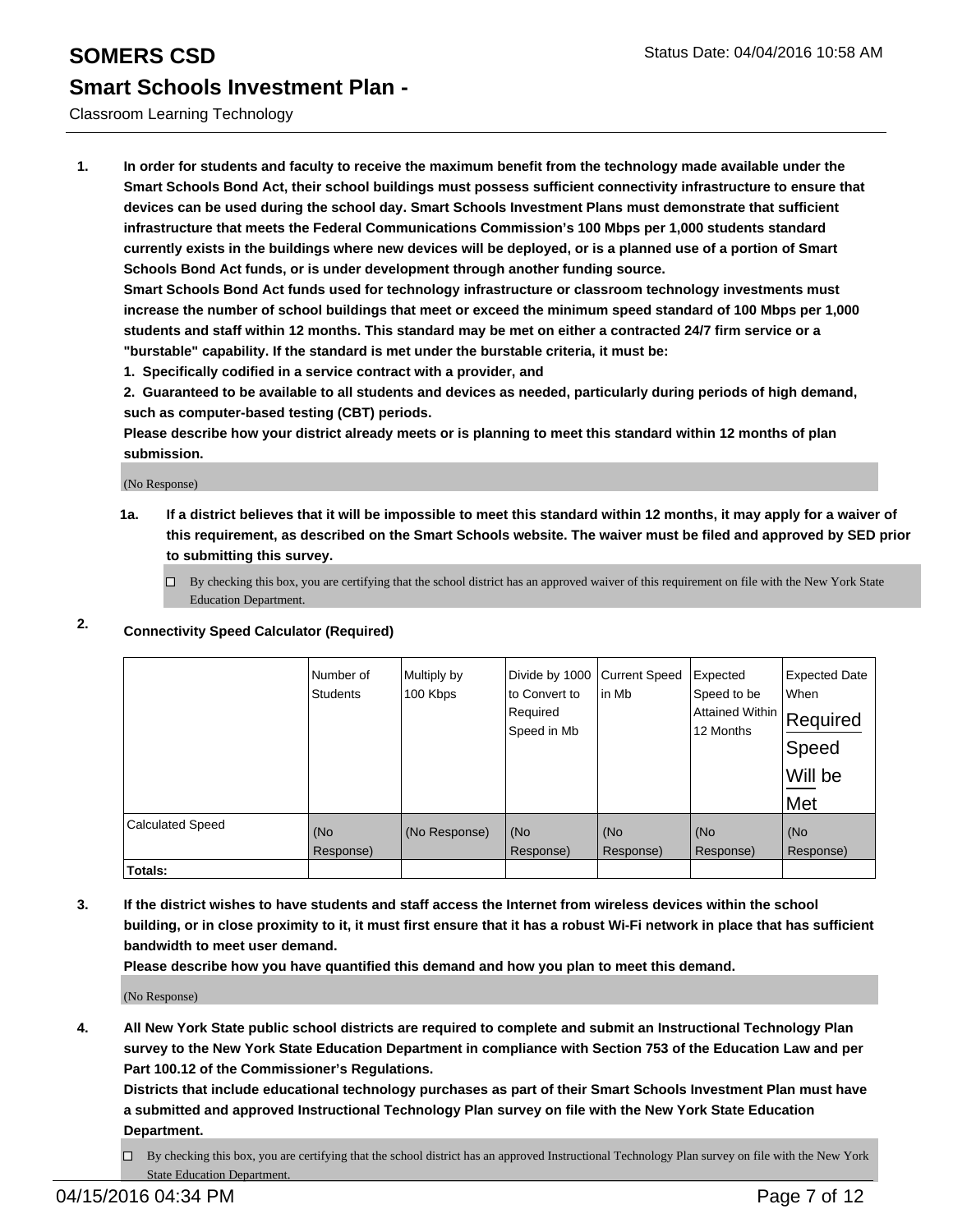**5. Describe the devices you intend to purchase and their compatibility with existing or planned platforms or systems. Specifically address the adequacy of each facility's electrical, HVAC and other infrastructure necessary to install and support the operation of the planned technology.**

(No Response)

- **6. Describe how the proposed technology purchases will:**
	- **> enhance differentiated instruction;**
	- **> expand student learning inside and outside the classroom;**
	- **> benefit students with disabilities and English language learners; and**
	- **> contribute to the reduction of other learning gaps that have been identified within the district.**

**The expectation is that districts will place a priority on addressing the needs of students who struggle to succeed in a rigorous curriculum. Responses in this section should specifically address this concern and align with the district's Instructional Technology Plan (in particular Question 2 of E. Curriculum and Instruction: "Does the district's instructional technology plan address the needs of students with disabilities to ensure equitable access to instruction, materials and assessments?" and Question 3 of the same section: "Does the district's instructional technology plan address the provision of assistive technology specifically for students with disabilities to ensure access to and participation in the general curriculum?"**

(No Response)

**7. Where appropriate, briefly describe how the proposed technology purchases will enhance ongoing communication with parents and other stakeholders and help the district facilitate technology-based regional partnerships, including distance learning and other efforts.**

(No Response)

**8. Describe the district's plan to provide professional development to ensure that administrators, teachers and staff can employ the technology purchased to enhance instruction successfully.**

**Note: This response should be aligned and expanded upon in accordance with your district's response to Question 1 of F. Professional Development of your Instructional Technology Plan: "Please provide a summary of professional development offered to teachers and staff, for the time period covered by this plan, to support technology to enhance teaching and learning. Please include topics, audience and method of delivery within your summary."**

(No Response)

- **9. Districts must contact the SUNY/CUNY teacher preparation program that supplies the largest number of the district's new teachers to request advice on innovative uses and best practices at the intersection of pedagogy and educational technology.**
	- $\Box$  By checking this box, you certify that you have contacted the SUNY/CUNY teacher preparation program that supplies the largest number of your new teachers to request advice on these issues.
- **10. A district whose Smart Schools Investment Plan proposes the purchase of technology devices and other hardware must account for nonpublic schools in the district.**

**Are there nonpublic schools within your school district?**

□ Yes  $\square$  No

**11. Nonpublic Classroom Technology Loan Calculator The Smart Schools Bond Act provides that any Classroom Learning Technology purchases made using Smart**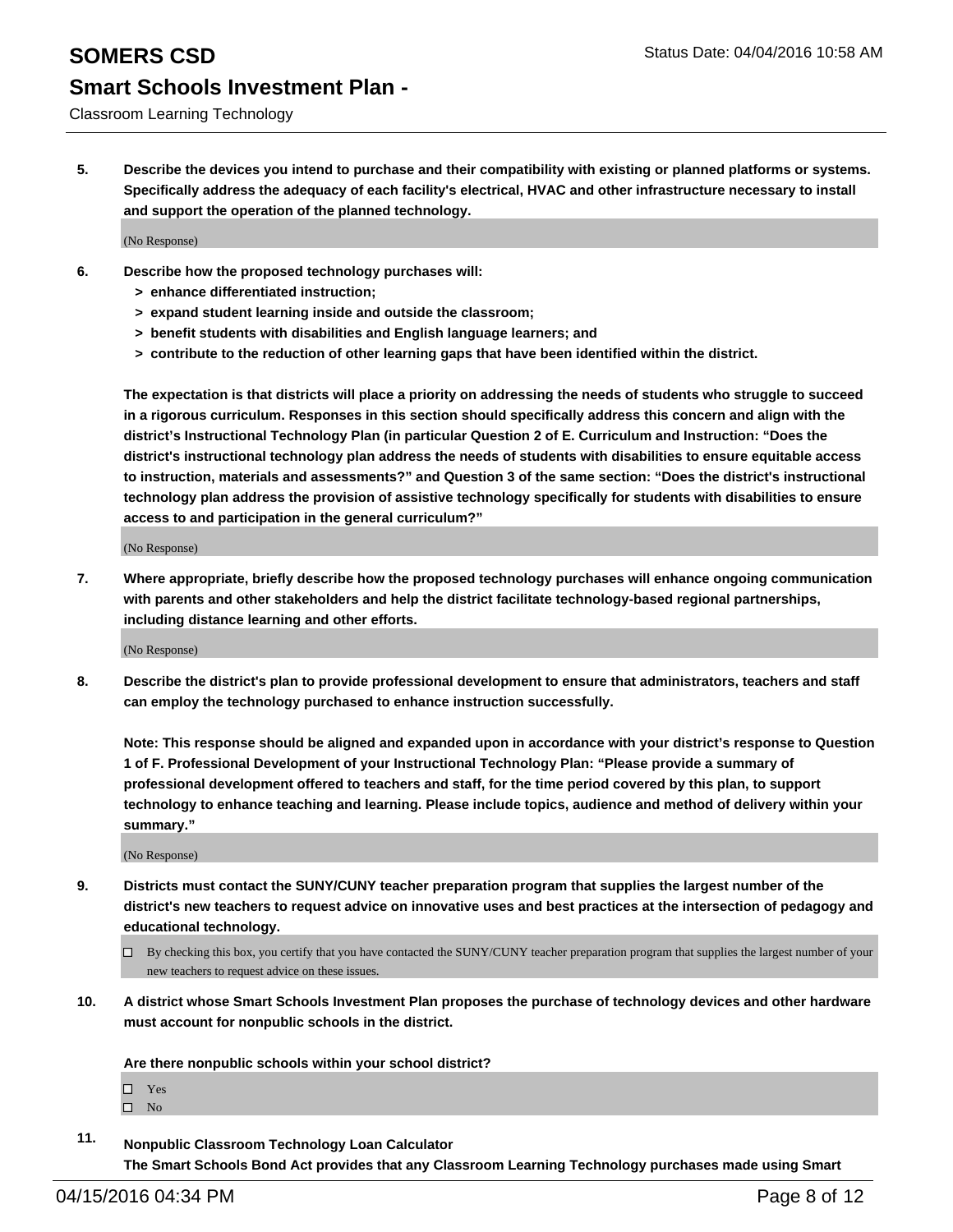## **SOMERS CSD** Status Date: 04/04/2016 10:58 AM **Smart Schools Investment Plan -**

Classroom Learning Technology

**Schools funds shall be lent, upon request, to nonpublic schools in the district. However, no school district shall be required to loan technology in amounts greater than the total obtained and spent on technology pursuant to the Smart Schools Bond Act and the value of such loan may not exceed the total of \$250 multiplied by the nonpublic school enrollment in the base year at the time of enactment. See:**

**http://www.p12.nysed.gov/mgtserv/smart\_schools/docs/Smart\_Schools\_Bond\_Act\_Guidance\_04.27.15\_Final.pdf.**

|                                     | 1. Classroom<br>Technology<br>Sub-allocation | 2. Public<br>Enrollment<br>$(2014 - 15)$ | 3. Nonpublic<br><b>Enrollment</b><br>(2014-15)                                                | l 4. Sum of<br>Public and<br>Nonpublic<br>Enrollment | 15. Total Per<br>Pupil Sub-<br>lallocation | 6. Total<br>Nonpublic Loan<br>Amount |
|-------------------------------------|----------------------------------------------|------------------------------------------|-----------------------------------------------------------------------------------------------|------------------------------------------------------|--------------------------------------------|--------------------------------------|
| Calculated Nonpublic Loan<br>Amount |                                              |                                          | (No Response)   (No Response)   (No Response)   (No Response)   (No Response)   (No Response) |                                                      |                                            |                                      |

**12. To ensure the sustainability of technology purchases made with Smart Schools funds, districts must demonstrate a long-term plan to maintain and replace technology purchases supported by Smart Schools Bond Act funds. This sustainability plan shall demonstrate a district's capacity to support recurring costs of use that are ineligible for Smart Schools Bond Act funding such as device maintenance, technical support, Internet and wireless fees, maintenance of hotspots, staff professional development, building maintenance and the replacement of incidental items. Further, such a sustainability plan shall include a long-term plan for the replacement of purchased devices and equipment at the end of their useful life with other funding sources.**

 $\Box$  By checking this box, you certify that the district has a sustainability plan as described above.

**13. Districts must ensure that devices purchased with Smart Schools Bond funds will be distributed, prepared for use, maintained and supported appropriately. Districts must maintain detailed device inventories in accordance with generally accepted accounting principles.**

 $\Box$  By checking this box, you certify that the district has a distribution and inventory management plan and system in place.

**14. If you are submitting an allocation for Classroom Learning Technology complete this table. Note that the calculated Total at the bottom of the table must equal the Total allocation for this category that you entered in the SSIP Overview overall budget.**

|                          | Sub-Allocation |
|--------------------------|----------------|
| Interactive Whiteboards  | (No Response)  |
| <b>Computer Servers</b>  | (No Response)  |
| <b>Desktop Computers</b> | (No Response)  |
| Laptop Computers         | (No Response)  |
| <b>Tablet Computers</b>  | (No Response)  |
| Other Costs              | (No Response)  |
| Totals:                  |                |

| Select the allowable expenditure | Item to be purchased | Quantity      | Cost per Item | <b>Total Cost</b> |
|----------------------------------|----------------------|---------------|---------------|-------------------|
| type.                            |                      |               |               |                   |
| Repeat to add another item under |                      |               |               |                   |
| each type.                       |                      |               |               |                   |
| (No Response)                    | (No Response)        | (No Response) | (No Response) | (No Response)     |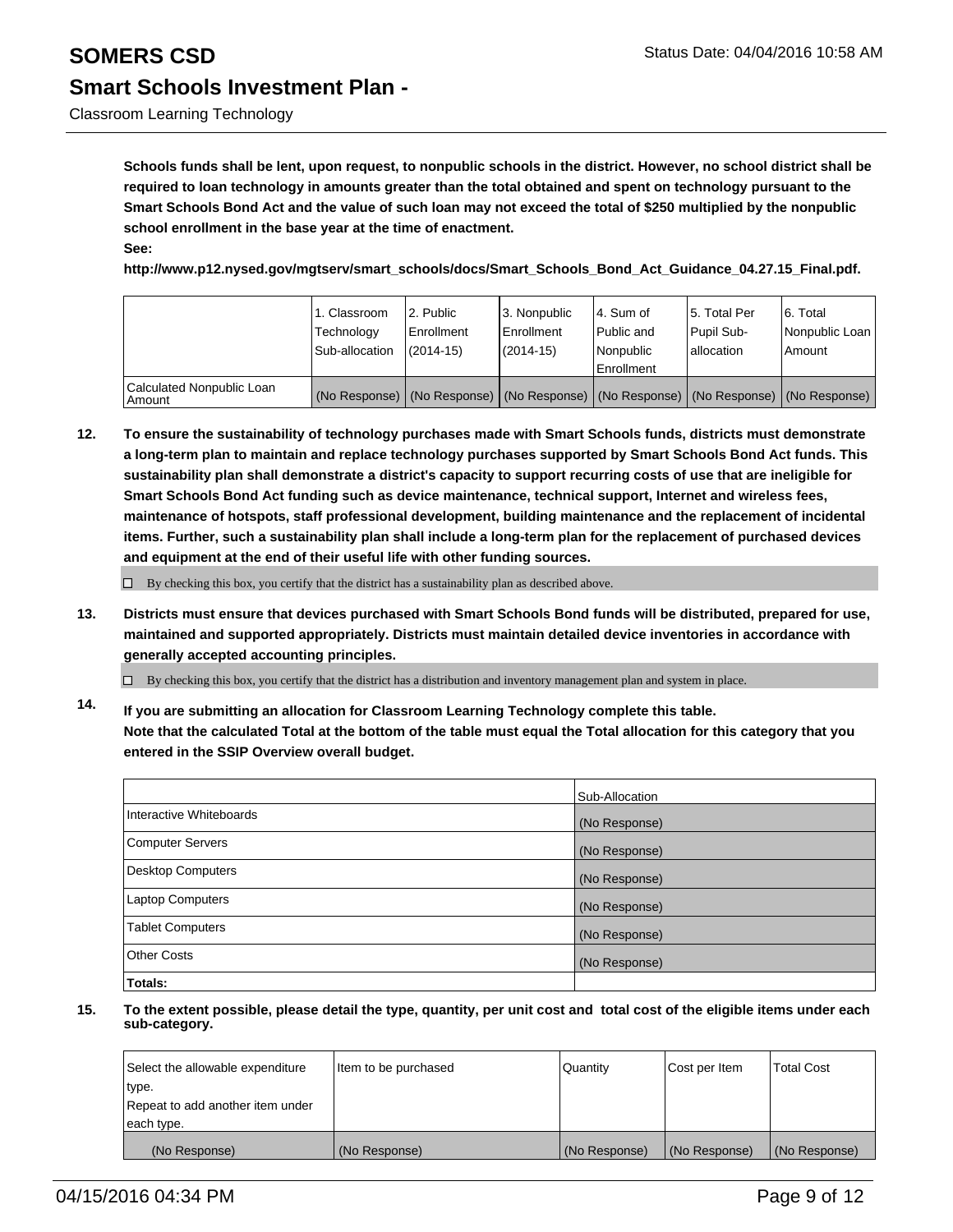Pre-Kindergarten Classrooms

**1. Provide information regarding how and where the district is currently serving pre-kindergarten students and justify the need for additional space with enrollment projections over 3 years.**

(No Response)

- **2. Describe the district's plan to construct, enhance or modernize education facilities to accommodate prekindergarten programs. Such plans must include:**
	- **Specific descriptions of what the district intends to do to each space;**
	- **An affirmation that pre-kindergarten classrooms will contain a minimum of 900 square feet per classroom;**
	- **The number of classrooms involved;**
	- **The approximate construction costs per classroom; and**
	- **Confirmation that the space is district-owned or has a long-term lease that exceeds the probable useful life of the improvements.**

(No Response)

**3. Smart Schools Bond Act funds may only be used for capital construction costs. Describe the type and amount of additional funds that will be required to support ineligible ongoing costs (e.g. instruction, supplies) associated with any additional pre-kindergarten classrooms that the district plans to add.**

(No Response)

**4. All plans and specifications for the erection, repair, enlargement or remodeling of school buildings in any public school district in the State must be reviewed and approved by the Commissioner. Districts that plan capital projects using their Smart Schools Bond Act funds will undergo a Preliminary Review Process by the Office of Facilities Planning.**

| Project Number |  |
|----------------|--|
| (No Response)  |  |

**5. If you have made an allocation for Pre-Kindergarten Classrooms, complete this table. Note that the calculated Total at the bottom of the table must equal the Total allocation for this category that you**

**entered in the SSIP Overview overall budget.**

|                                          | Sub-Allocation |
|------------------------------------------|----------------|
| Construct Pre-K Classrooms               | (No Response)  |
| Enhance/Modernize Educational Facilities | (No Response)  |
| Other Costs                              | (No Response)  |
| Totals:                                  |                |

| Select the allowable expenditure | Item to be purchased | Quantity      | Cost per Item | <b>Total Cost</b> |
|----------------------------------|----------------------|---------------|---------------|-------------------|
| type.                            |                      |               |               |                   |
| Repeat to add another item under |                      |               |               |                   |
| each type.                       |                      |               |               |                   |
| (No Response)                    | (No Response)        | (No Response) | (No Response) | (No Response)     |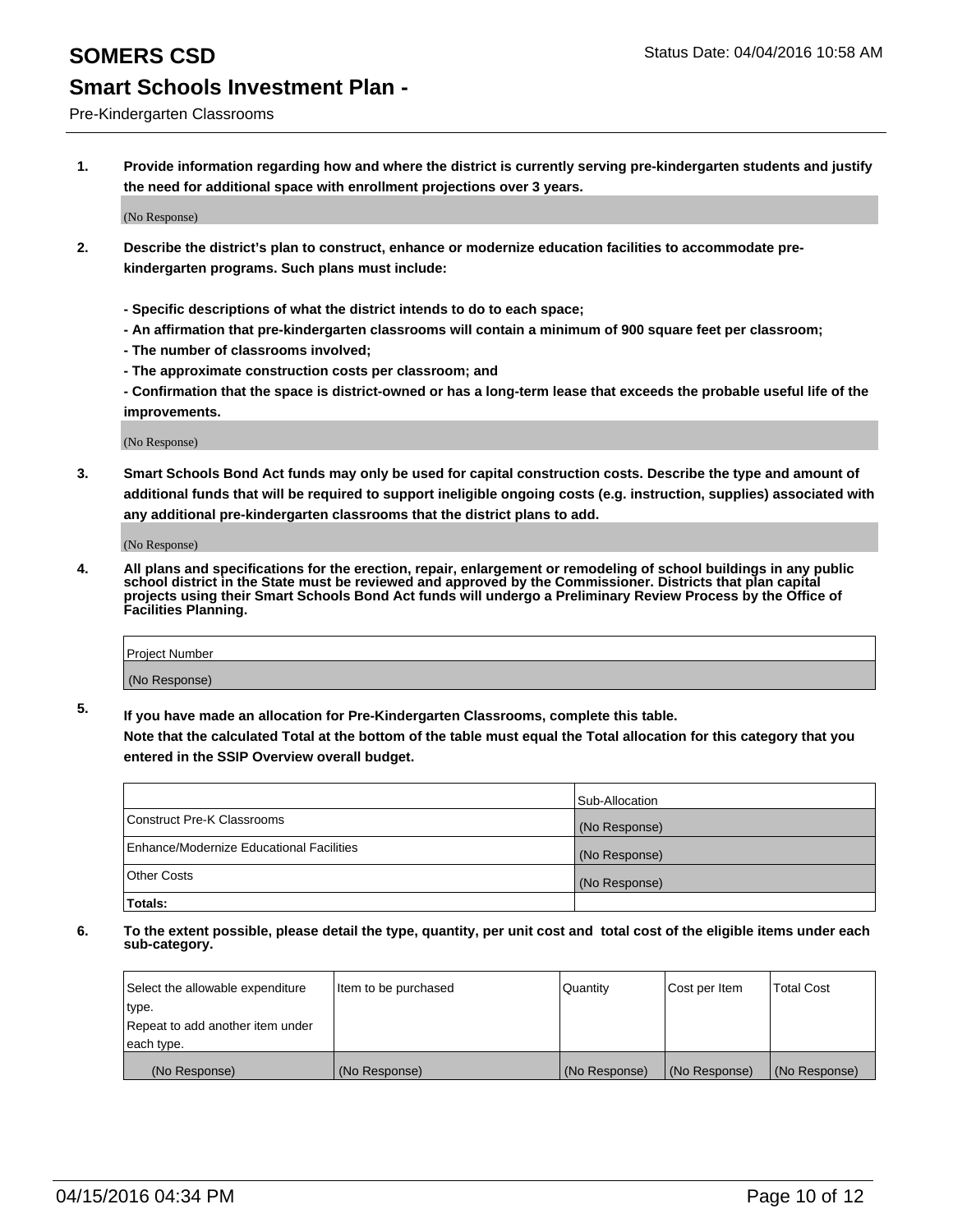Replace Transportable Classrooms

**1. Describe the district's plan to construct, enhance or modernize education facilities to provide high-quality instructional space by replacing transportable classrooms.**

(No Response)

**2. All plans and specifications for the erection, repair, enlargement or remodeling of school buildings in any public school district in the State must be reviewed and approved by the Commissioner. Districts that plan capital projects using their Smart Schools Bond Act funds will undergo a Preliminary Review Process by the Office of Facilities Planning.**

| Project Number |  |
|----------------|--|
| (No Response)  |  |

**3. For large projects that seek to blend Smart Schools Bond Act dollars with other funds, please note that Smart Schools Bond Act funds can be allocated on a pro rata basis depending on the number of new classrooms built that directly replace transportable classroom units.**

**If a district seeks to blend Smart Schools Bond Act dollars with other funds describe below what other funds are being used and what portion of the money will be Smart Schools Bond Act funds.**

(No Response)

**4. If you have made an allocation for Replace Transportable Classrooms, complete this table. Note that the calculated Total at the bottom of the table must equal the Total allocation for this category that you entered in the SSIP Overview overall budget.**

|                                                | Sub-Allocation |
|------------------------------------------------|----------------|
| Construct New Instructional Space              | (No Response)  |
| Enhance/Modernize Existing Instructional Space | (No Response)  |
| <b>Other Costs</b>                             | (No Response)  |
| Totals:                                        |                |

| Select the allowable expenditure | Item to be purchased | Quantity      | Cost per Item | <b>Total Cost</b> |
|----------------------------------|----------------------|---------------|---------------|-------------------|
| type.                            |                      |               |               |                   |
| Repeat to add another item under |                      |               |               |                   |
| each type.                       |                      |               |               |                   |
| (No Response)                    | (No Response)        | (No Response) | (No Response) | (No Response)     |